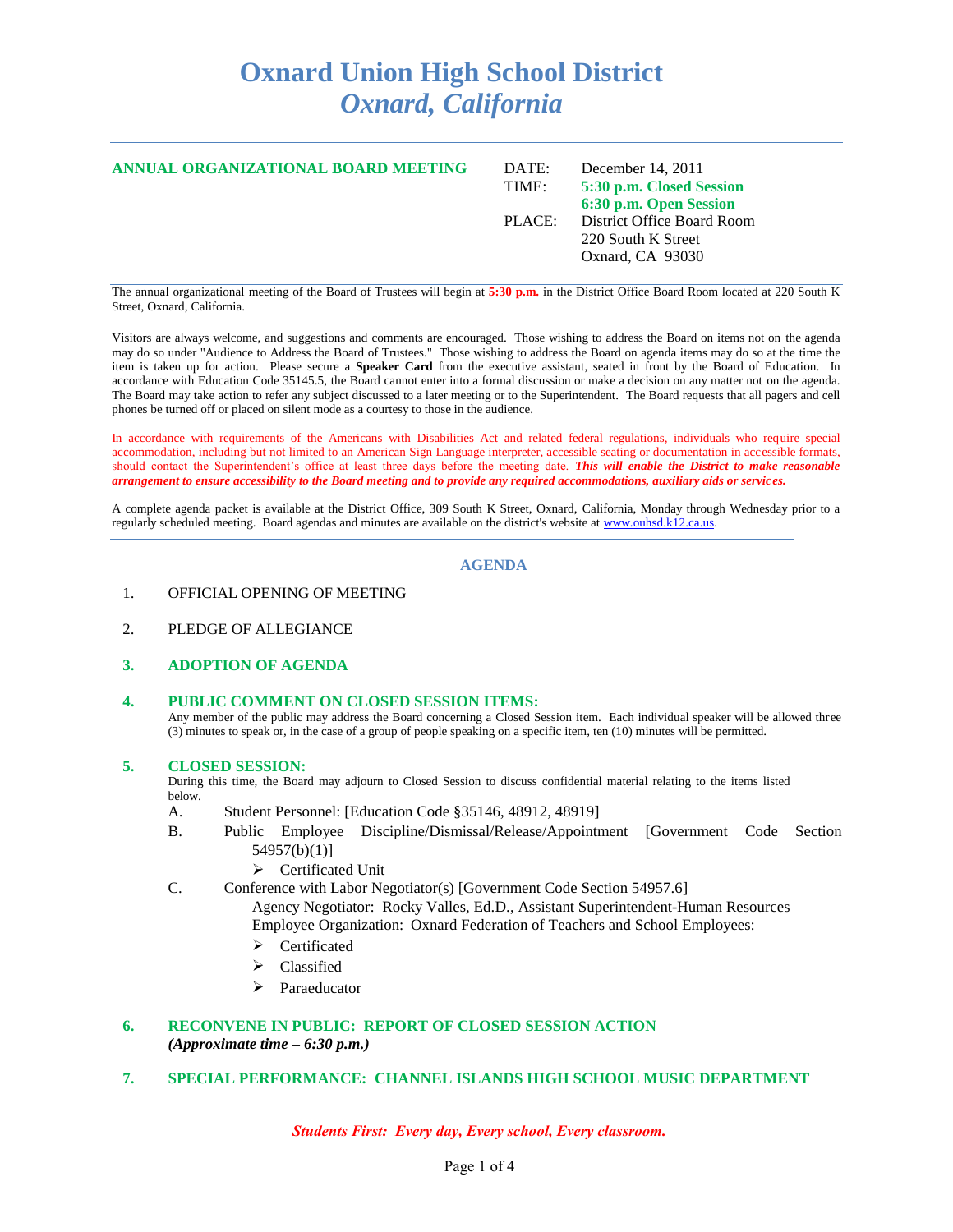Annual Organizational Board Agenda December 14, 2011

## **8. ANNUAL ORGANIZATIONAL MEETING OF THE GOVERNING BOARD**

- A. Election of Officers, 2012
- B. Appointment of Representative to Vote in Election for Members of the County Committee on School District Organization
- C. Appointment of Secretary to the Governing Board
- D. Approval of OUHSD Board Meeting Dates, 2012

#### **9. BOARD DISCUSSION:**

Board of Trustees and administrative staff will discuss the feasibility of venues for Board Meetings.

#### **10. AUDIENCE TO ADDRESS BOARD OF TRUSTEES**

Those persons wishing to address the Board may do so at this time by completing a Speaker Card. All comments are to be directed to the Board President. If you are talking for yourself, you have three (3) minutes to complete your comments. If you are a speaking for a group, you have ten (10) minutes to complete your comments and no other member of the group you represent can speak for the group. To speak to the Board President, each speaker must secure a Speaker Card from the executive assistant, seated in front by the Board of Education. Please refer to the complete text of Oxnard Union High School District Board Policy 910: *Procedures for Communicating with the Board of Trustees.*

#### **11. SUPERINTENDENT'S REPORTS**

- A. Regular Report: *Student Representative to the Board of Trustees*
- B. Board Update: *Nutrition Services*
- C. Board Update: *Solar and Swimming Pool Projects*
- D. Board Report: *Graduation Rates*
- E. Board Report: *Pivot Learning/Program Improvement*
- F. Board Report: *Enrollment and Attendance*
- G. Board Update: *Superintendent*
	- *New School Sites*
	- *December 6 Special Board Meeting Study Session*
	- *December 16 Meeting with ConnectEd*

## **12. CONSENT CALENDAR**

- A. Consideration of Approval of Student Expulsion by Recommendation of the Administrative Panel
- B. Consideration of Approval of Stipulated Student Expulsion by Agreement of the School Principal, the Student, and the Students' Parent/Guardian, as per Board Policy 5144, Section 22
- C. Consideration of Approval of Student Readmission from Expulsion, as per Board Policy 5144, Section 16 N
- D. Consideration of Approval of Non-Public School Placement for Student Case Numbers 22-25 According to the Recommendation of the Student's IEP Team and the Director of Special Education
- E. Consideration of Approval of Waiver of CAHSEE Requirements for the Oxnard Union High School District Students with Disabilities
- F. Consideration of Approval of Professional Services Agreement between Oxnard Union High School District and UCSB for Hueneme High School Summer Engineering Academy
- G. Consideration of Approval of Certificated and Classified Personnel
- H. Consideration of Approval of Williams Quarterly Report
- I. Consideration of Approval of Proposed Job Description Revisions
- J. Consideration of Approval of Proposed Revision: Board Policy 4127 Temporary Athletic Team Coaches
- K. Consideration of Approval of Authorization of Signatures
- L. Consideration of Approval of Revision of Attachment 'A' for R.O.P. Teachers for the Auto Service Program, Banking & Finance, Culinary Arts, Hospitality and Tourism, Production Technology and Video Production Offered at Channel Islands, Oxnard, Pacifica and Rio Mesa High Schools

*Students First: Every day, Every school, Every classroom.*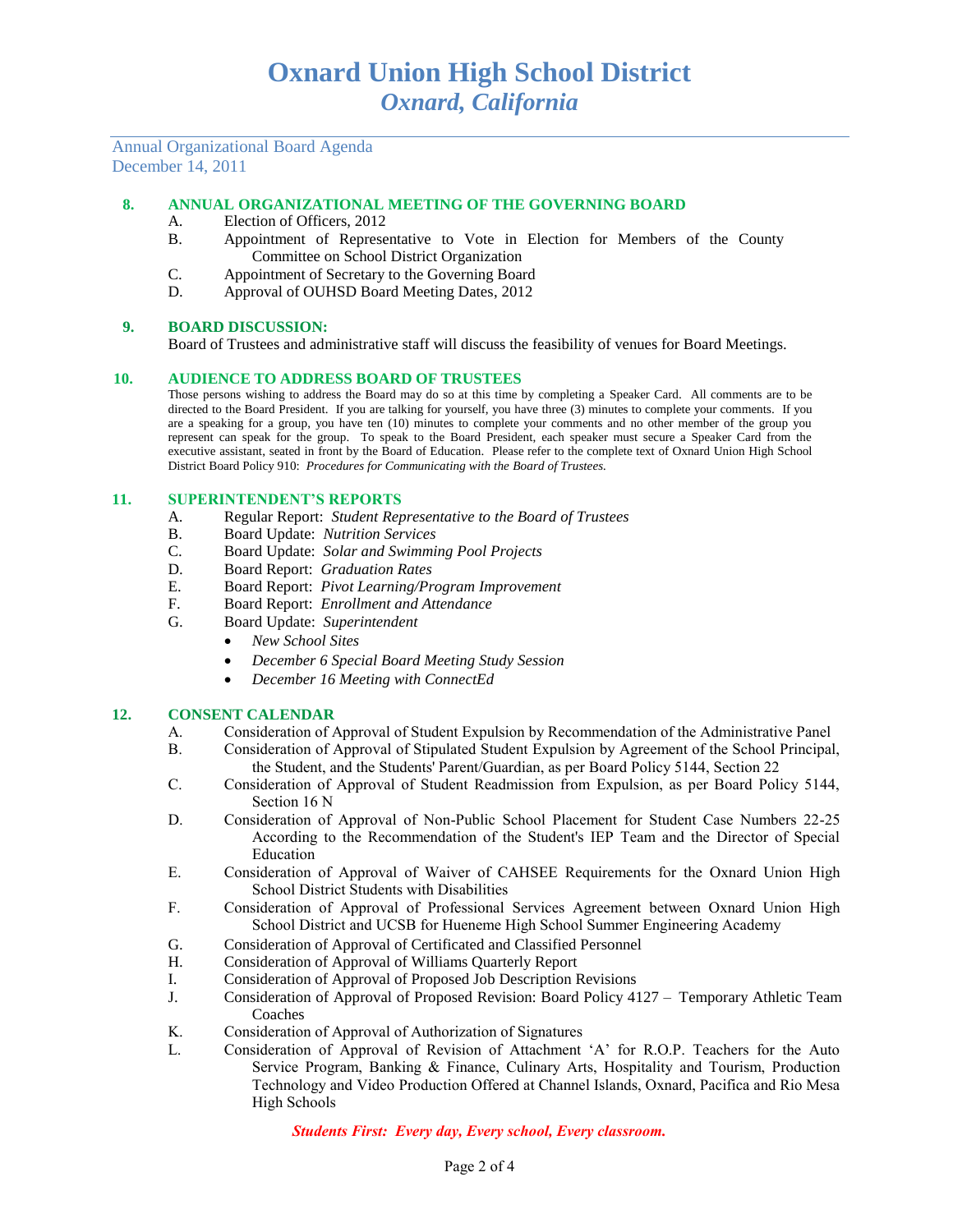### Annual Organizational Board Agenda December 14, 2011

## **12. CONSENT CALENDAR**

- M. Consideration of Approval of Agreement with Oxnard Union High School District/Hueneme High School and Six Flags Magic Mountain for Grad Night 2012
- N. Consideration of Approval of Renewal of Agreement between Department of General Services and Oxnard Union High School District for the Surplus Property Program
- O. Consideration of Approval of Agreement between Oxnard Union High School District/Cal-West Non-Public School and Ventura County Jewish Family Service
- P. Consideration of Approval of Renewal of Agreement Between Oxnard Union High School District/Pacifica High School and Walsworth Publishing Company, Inc. for the Production of Pacifica High School's 2012-2013 Yearbook
- Q. Consideration of Approval of Renewal of Agreement between Oxnard Union High School District/Adolfo Camarillo High School and Walsworth Publishing Company, Inc. for the Production of Camarillo High School's 2012-2013 Yearbook
- R. Consideration of Approval of Agreement with The Lube Shop for Vocational Training of Special Education Students
- S. Consideration of Renewal of Agreement with Special District Financing and Administration (SDFA) for Fee Justification Report
- T. Consideration of Approval of Agreement between The Event Group and Oxnard Union High School District/Channel Islands High School for Prom 2012
- U. Consideration of Approval of Agreement with Oxnard Union High School District and Education Logistics, Inc.
- V. Consideration of Approval of Purchase Orders and Direct Pays, November 10 December 14, 2011
- W. Consideration of Approval to Dispose of Surplus Property, November 10 December 14, 2011
- X. Consideration of Approval of Donations, November 10 December 14, 2011
- Y. Consideration of Approval of The Single Plan for Student Achievement (SPSA) for Adolfo Camarillo High School, Channel Islands High School, Frontier High School, Hueneme High School, Oxnard High School, Pacifica High School, and Oxnard High School
- Z. Consideration of Approval of MOU Agreement between Oxnard Union High School District and the California State University

## **13. ACTION ITEMS**

- A. Consideration of Nominations for CSBA Delegate Assembly
- B. Consideration of Approval of Proposed Board Policy Revisions: BP 5116.1, Intradistrict Open Enrollment, *First Reading*
- C. Consideration of Approval of Proposed Board Policy Revisions: BP 5117, Interdistrict Attendance, *First Reading*
- D. Consideration of Approval of Proposed Board Policy Revisions: BP 5118, Open Enrollment Act Transfers, *First Reading*
- E. Consideration of Approval of Proposed Job Description: Coordinator-Child Welfare and Attendance/Truancy, *First Reading*
- F. Consideration of Approval of Business Services Division Reorganization
- G. Consideration of Adoption of Resolution No. 11-79 Resolution of the Board of Trustees of the Oxnard Union High School District Approving the Annual and Five-Year Report for Fiscal Year 2010-2011, in Compliance with Government Code Sections 66006 and 66001
- H. Consideration of Approval of Oxnard Union High School District's 2010-2011 Annual Financial Report (Audit), as Prepared by Vavrinek, Trine, Day & Co., LLP
- I. Consideration of Approval of First Interim Report
- J. Consideration of Approval of Proposal for Environmental Consulting Services between Oxnard Union High School District and LSA Associates, Inc. for the New Camarillo Area High School

*Students First: Every day, Every school, Every classroom.*